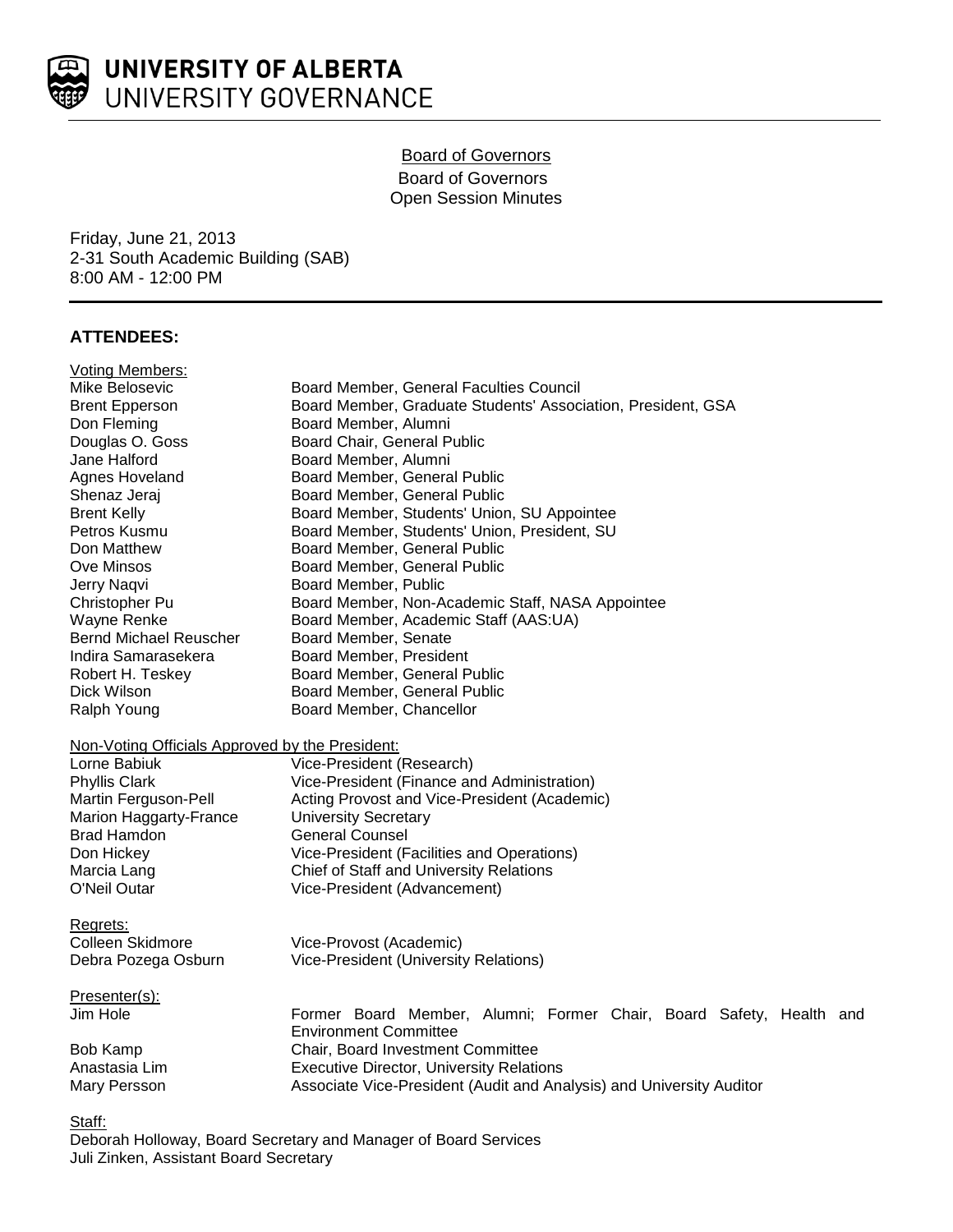# **OPENING SESSION**

- 1. *Chair's Session*
- 1.1 Call to Order and Confirmation of Quorum

Ms Holloway confirmed that the attendance constituted quorum. The Chair called the meeting to order at 8:00 a.m.

1.2 Approval of Open Session Agenda

The motion was moved and seconded.

THAT the Board of Governors approve the Open Session Agenda, as circulated.

**CARRIED**

## 1.3 Conflict of Interest – Opportunity for Declaration related to Agenda

The Chair made note of the following:

- $\circ$  The University of Alberta has policy and procedure in place for Conflict of Interest and Conflict of Commitment, and Board members make annual disclosures.
- $\circ$  In addition, Board members must declare any conflict related to the Board Agenda of each meeting and, in the event of such conflict, absent themselves from the discussion and voting on the item.
- o The *Post-Secondary Learning Act,* Section 16(5) states that: *The members of the board must act in the best interests of the university.*

The Chair invited members to declare conflicts of interest related to the Open Session Agenda of the meeting. The Chair observed no declarations and declared that the question was duly asked and answered.

## 1.4 Chair's Remarks

### *Discussion:*

The Chair noted that Mr Petros Kusmu had received the Ministerial Order for his appointment and is therefore now a voting member of the Board. Mr Brent Kelly also received his Ministerial Order for his second term. He also reported that Mr Jim Hole's term has expired and the Ministerial Order arrived appointing Jane Halford as the Alumni Representative to the Board. He asked members to join him in thanking Mr Hole for his dedication to the Board and his passionate advocacy for the University of Alberta, and in welcomed Jane Halford to her first meeting of the Board of Governors.

The Chair addressed the recent flooding impacting our sister institutions and asked that the Administration provide them with appropriate assistance.

The motion was moved and seconded.

THAT the Board of Governors instructs Administration to lend its support and assistance wherever possible to its sister institutions in Southern Alberta in light of the current emergencies declared as a result of the recent flood.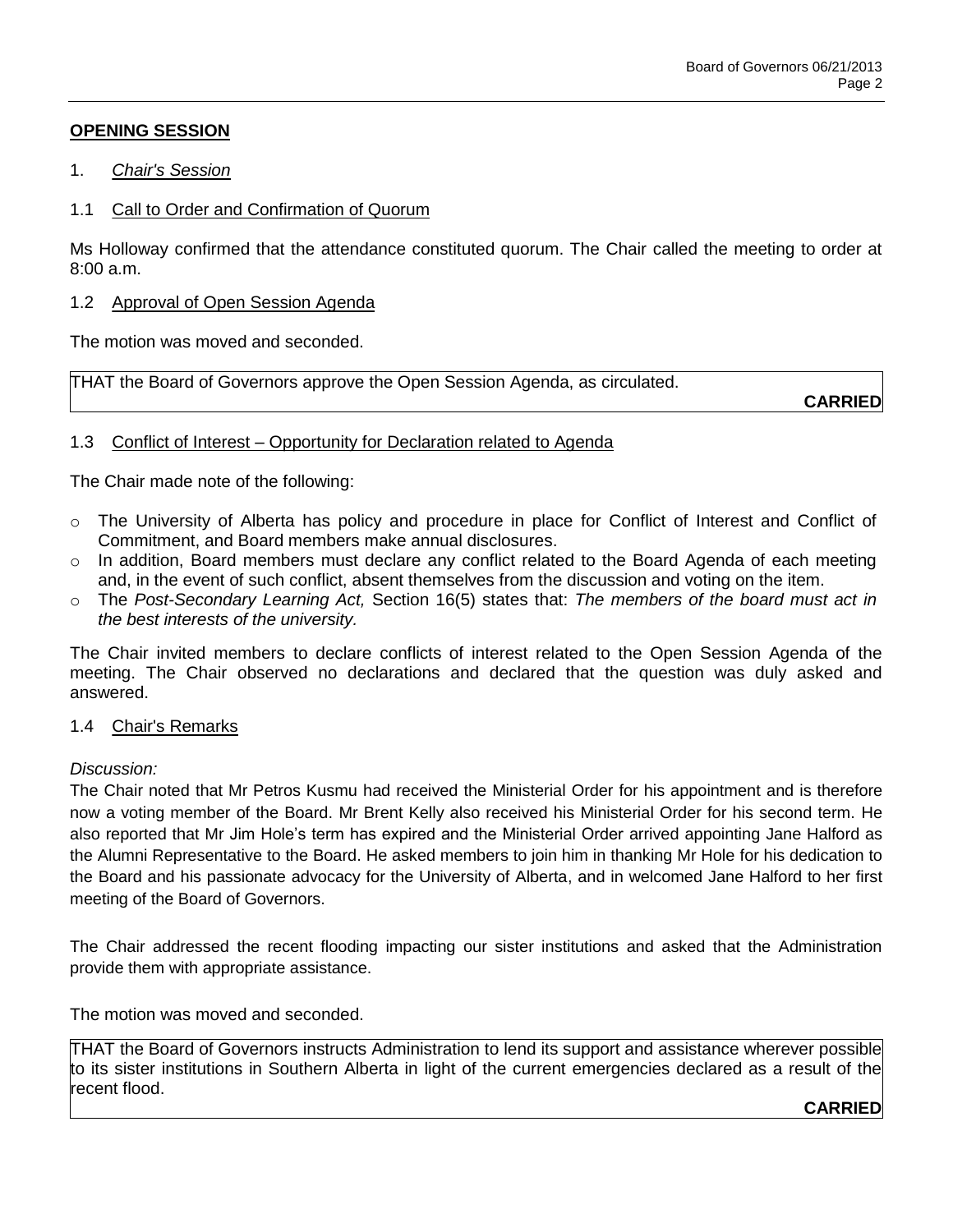### 2. *Report of the President*

Materials before members are contained in the official meeting file.

In addition to her written report, the President updated members regarding the following matters:

- The President reported that the 2013 Spring Convocation success was a great success. More than 6,600 students graduated, and the eleven Honorary Degree recipients were very well-received.
- University of Alberta alumnus and co-founder of *PopCap* games, Jason Kapalka, gave a \$1 million gift to the Writer-in-Residence Program in the Department of English. Mr Kapalka, who co-created popular games such as *Bejeweled* and *Plants vs. Zombies*, credits his years as an undergraduate and graduate student in the Faculty of Arts to his success in the video game industry. In addition to his sizeable contribution to the Writer-in-Residence endowment, Mr Kapalka has provided funding:
	- 1) to endow an award named after his friend, Darren Zenko, which will allow two or three students to attend a writing course at the Banff Centre;
	- 2) for the Glass Buffalo, the U of A student literary magazine;
	- 3) and funds to refurnish the creative writing room in the Department of English and Film Studies.
- The Centennnial Centre for Interdisciplinary Science (CCIS) received the LEED (Leadership in Energy and Environmental Design (LEED) Silver designation from the Canada Green Building Council. The Silver certification was awarded to the CCIS for meeting or exceeding performance in five key areas of human and environmental health" sustainable site development, water efficiency, energy efficiency, materials selection and indoor environment quality.

The President also provided an update regarding the status of the draft Memorandum of Understanding (MOU) that must be submitted to the Ministry of Enterprise and Advanced Education by October 31, 2013.She noted that the MOU would comprise three sections: Campus Alberta; the Comprehensive Academic Research Institution; and the University of Alberta. The Preamble of the draft MOU refers to the principles of academic freedom and administrative autonomy.

The President responded to questions and comments from members regarding the following matters: whether the MOU was being developed collaboratively with the Provincial Government; when the draft document would be available for feedback; how the outcomes of the Board of Governors' Strategic Retreat would be reflected in the document; whether the Ministry had responded to the Comprehensive Institutional Plan; whether the Government plans to open the Post-Secondary Learning Act (PSLA); and whether there would be value to striking a task force for selective review of the of the PSLA should it be opened.

## 3a. *Approval of the Open Session Minutes of May 10, 2013.*

Materials before members are contained in the official meeting file.

The motion was moved and seconded.

The Chair accepted an editorial amendment.

THAT the Board of Governors adopt the Open Session Minutes of its meeting on May 10, 2013, as amended.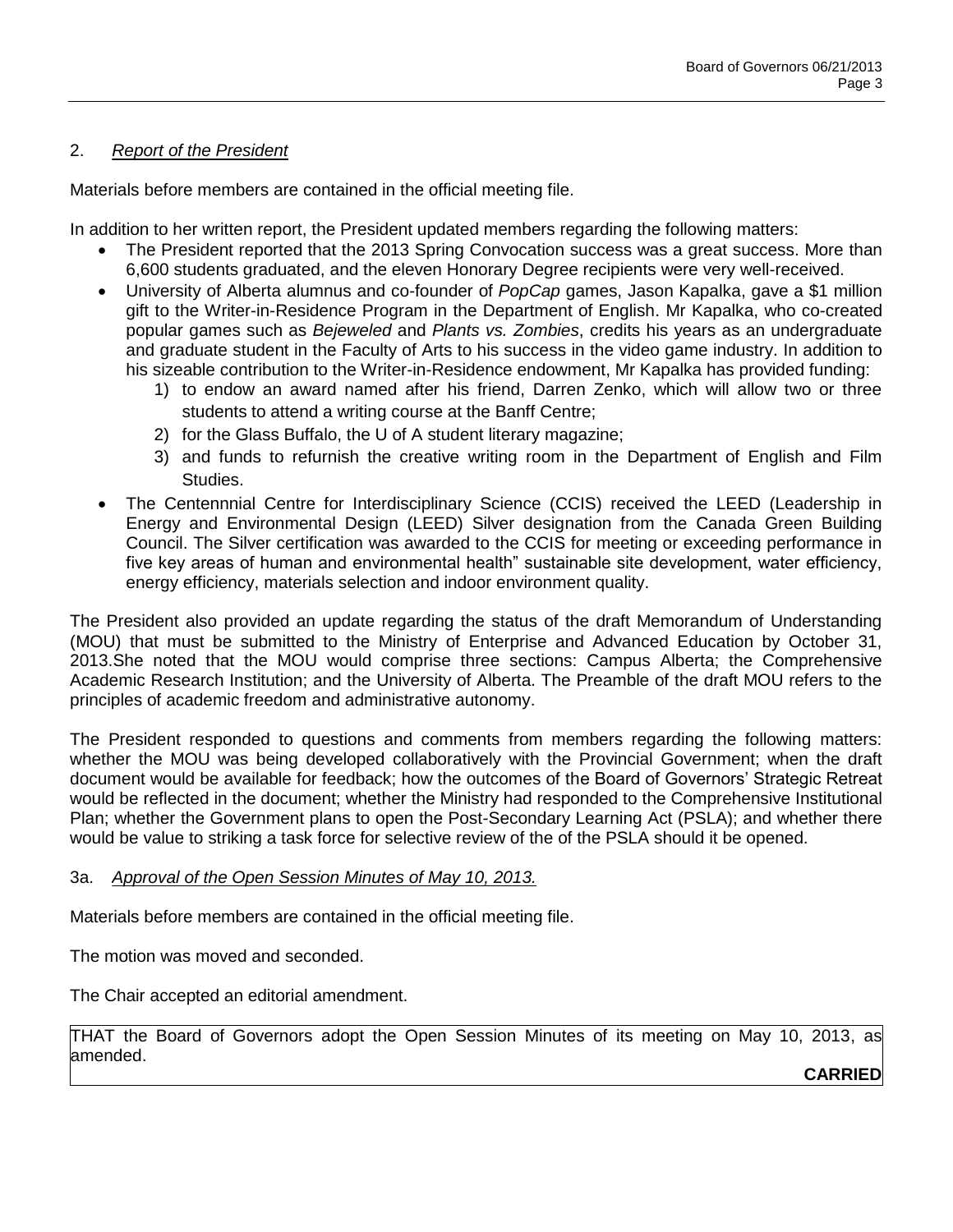### 3b. *Approval of the Open Session Minutes of June 3, 2013.*

Materials before members are contained in the official meeting file.

The motion was moved and seconded.

THAT the Board of Governors adopt the Open Session Minutes of its meeting on June 3, 2013.

**CARRIED**

## **ACTION ITEMS**

## 4. *Report of the Finance and Property Committee*

4.1 Budget Principles

Materials before members are contained in the official meeting file.

### *Presenters:* Martin Ferguson-Pell; Phyllis Clark

*Purpose of the Proposal:* On March 7, 2013, the Provincial Government tabled a budget that revealed an unexpected and significant reduction in the level of funding for Alberta's post-secondary sector. The University's Campus Alberta grant was reduced by 7.2 per cent, or \$43 million. This dramatic cut in funding, continuing restrictions on tuition revenue, the economic reality of low interest rates, and inflationary pressures on expenditures have resulted in substantial consolidated budget deficiencies in the current and forecast years.

In response to these budget pressures and as outlined in the University's *2013 Comprehensive Institutional Plan* (*CIP*), the University has developed a three-year plan that will bring the consolidated budget into a balanced position. The plan will require significant restructuring of the academy and administrative operations.

As the University initiates academic, administrative, and operational planning to achieve restructuring and reorganization of academic and operational programs, the University has developed a set of budget principles as a guide in decision making.

*Discussion:* 

Dr. Ferguson-Pell reviewed a set of reference points and principles designed to provide clear direction to budget planning.

He responded to a question from a member regarding point two of the principles regarding the emphasis on service.

The motion was moved and seconded.

THAT the Board of Governors, on the recommendation of the Board Finance and Property Committee and General Faculties Council, approve the budget principles that will guide the University in developing the strategies that will enable the institution to achieve a sustainable budget, as provided by the President's Executive Committee and as set forth in Attachment 1, to take effect upon final approval.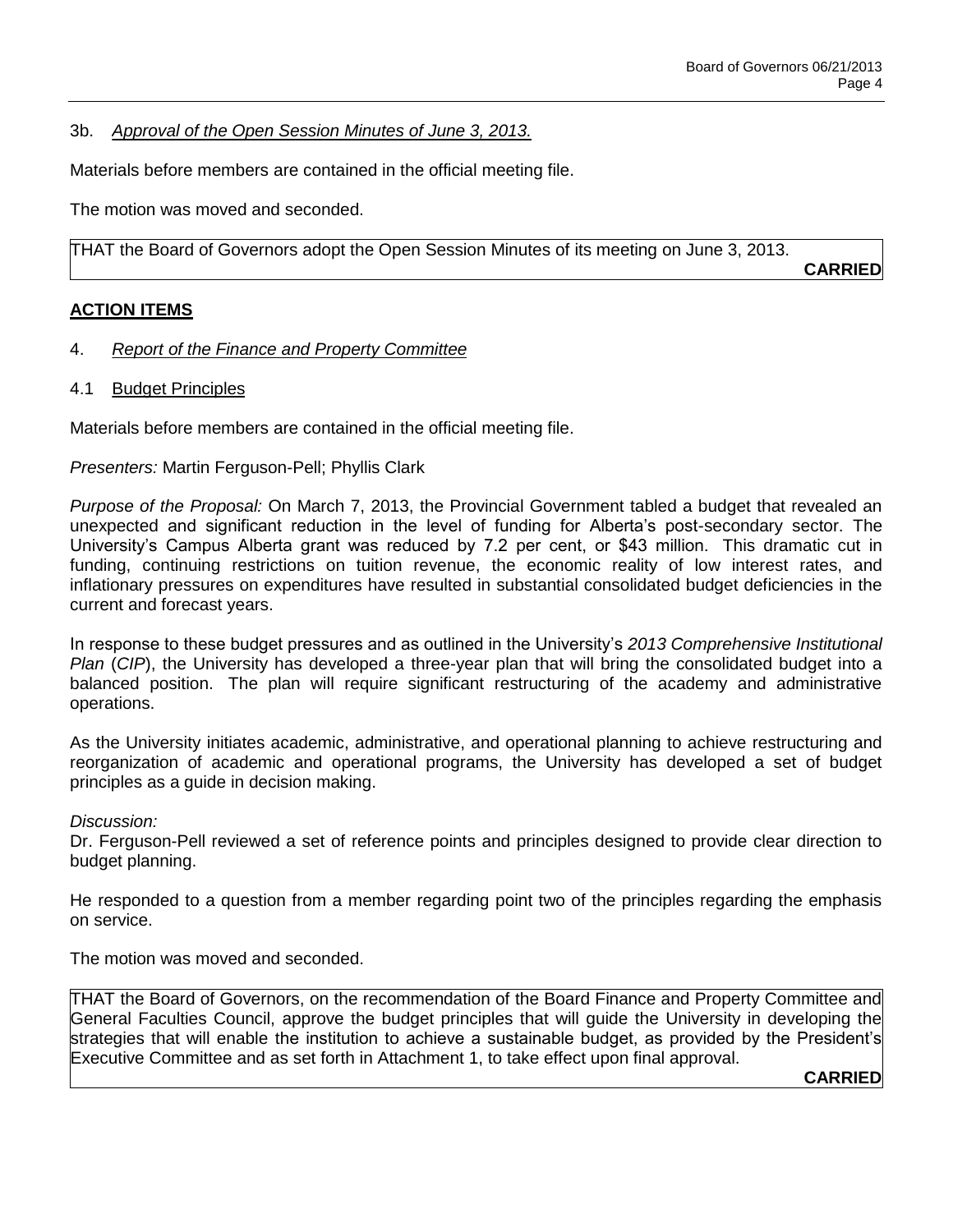### 4.2 University of Alberta Universal Transit Pass (UPass) Fees

Materials before members are contained in the official meeting file.

*Presenters:* Brent Epperson; Petros Kusmu; Phyllis Clark

*Purpose of the Proposal:* To recommend approval of the new structure for the University of Alberta Universal Transit Pass (UPass) fees, subject to the finalization and execution of the contracts between the parties. Administration will assess and collect the fees on behalf of the SU and the GSA and remit to the City of Edmonton, City of St. Albert and County of Strathcona.

#### *Discussion:*

Ms Clark introduced the item, stressing the importance and positive impact of the program. She noted that, for the sake of stability, it would be ideal to secure the agreement for two years.

Mr Kusmu noted that fewer students voted in favour of the program than in the past, likely due to the increased cost. He added that the U-Pass subsidy may pose a challenge due to recent budget cuts.

The motion was moved and seconded.

THAT the Board of Governors, on the recommendation of the Board Finance and Property Committee, approve the University of Alberta Universal Transit Pass (UPass) fees for 2013-14 and 2014-15, as set forth in Attachment l of the agenda documentation, subject to the finalization and execution of the contracts between the parties, and to take effect September 1, 2013.

**CARRIED**

### 4.3 TEC Edmonton Funding Extension: Motion to Replace Motion expiring on December 31, 2013

Materials before members are contained in the official meeting file.

*Presenters:* Phyllis Clark

*Purpose of the Proposal:* Supersedes the motion approved by the Board on December 5, 2008.

#### *Discussion:*

*[Board Secretary's note: Mr Teskey declared the potential for conflict of interest as he is a member of the TEC Edmonton Board, noting he would excuse himself should a conflict develop.]*

Ms Clark provided an overview of and highlights of TEC Edmonton activities for 2012/13, outlining the positive impacts of continuing the joint venture and detailing the financial commitment required. She highlighted two points in the materials before members: 1) Should the Government of Alberta move to take over TEC Edmonton, all funding would be withdrawn; and 2) Should the Government of Alberta initiate a similar venture, the University would look to revise the current agreement accordingly.

She responded to questions and comments from members regarding the following matters: whether the two highlighted points above should be incorporated into the motion; how the University ranks compared to other Canadian universities related to commercialization of technology; the definition of an angel investor; and whether TEC Edmonton serves as a match-maker for start-up enterprises

The motion was moved and seconded.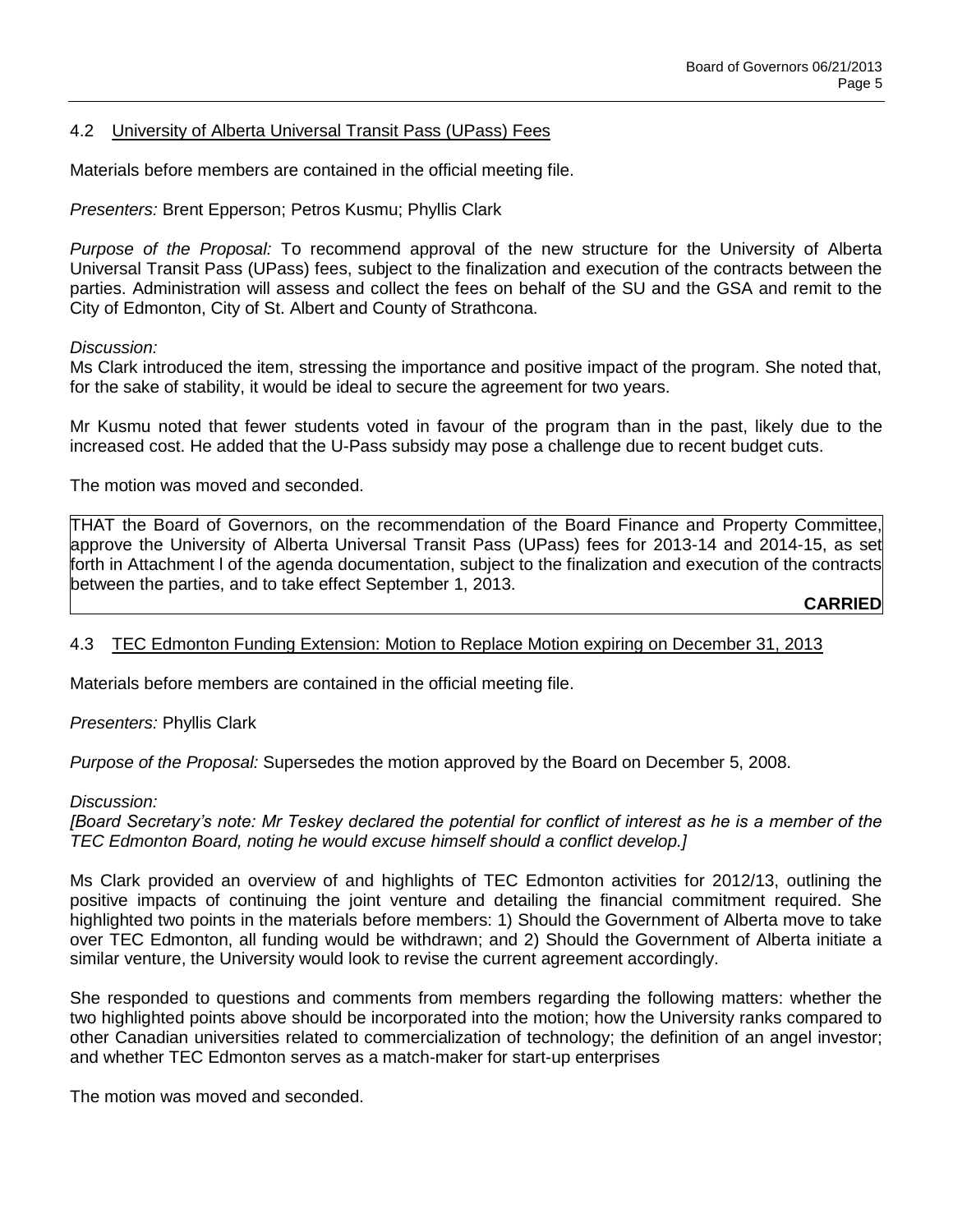THAT the Board of Governors, on the recommendation of the Board Finance and Property Committee, approve that the University of Alberta continue the joint venture (TEC Edmonton) with Edmonton Economic Development Corporation (EEDC) and that the Board of Governors, on the recommendation of the Board Finance and Property Committee, approve a financial commitment to TEC Edmonton of \$1.5M per year for three (3) years, from 2014 to 2016, to fund operating costs. The Board will receive a report on TEC Edmonton activities on an annual basis and as otherwise requested, through the Office of the Vice-President (Research).

## **CARRIED**

# 4.4 St. Joseph's College (SJC) – Women's Residence: Land Transfer

Materials before members are contained in the official meeting file.

*Presenters:* Don Hickey

*Purpose of the Proposal:* To outline the staged disposition of land acquired by the University of Alberta for the purpose of designing, building and financing a new women's residence for St. Joseph's College.

*Discussion:* 

Mr Hickey introduced the item, noting that the project would help the University get closer to its target of 25 percent beds versus enrolment, whereas current capacity is at 14 percent. He reviewed the project's risk assessment, pro forma scenarios, and parking options, and informed the Board that the University can borrow at lower rates than an affiliated institution which is why this agreement is necessary. The University would provide fee-for-service on the project and, if the mortgage defaults, would gain the building, land and lease. He added that consultation with neighbouring communities had been undertaken.

He responded to questions and comments from members regarding the following matters: whether the design would be architecturally complimentary to the existing building; and the history of St. Joseph's College and St. Stephen's College at the University of Alberta.

The motion was moved and seconded.

Motion 1:

THAT the Board of Governors, on the recommendation of the Board Finance and Property Committee, approve the acquisition of Block 3 Plan 221 E.T. from St. Joseph's College for the nominal amount of one dollar (\$1.00).

**CARRIED**

The motion was moved and seconded.

Motion 2:

THAT the Board of Governors, on the recommendation of the Board Finance and Property Committee, approve, upon acquisition of Block 3 Plan 221 E.T., the transfer back of the land legally described as Lots 1 and 2 Block 3 Plan 221 E.T. containing approximately 0.656 hectares to St. Joseph's College for the nominal amount of one dollar (\$1.00).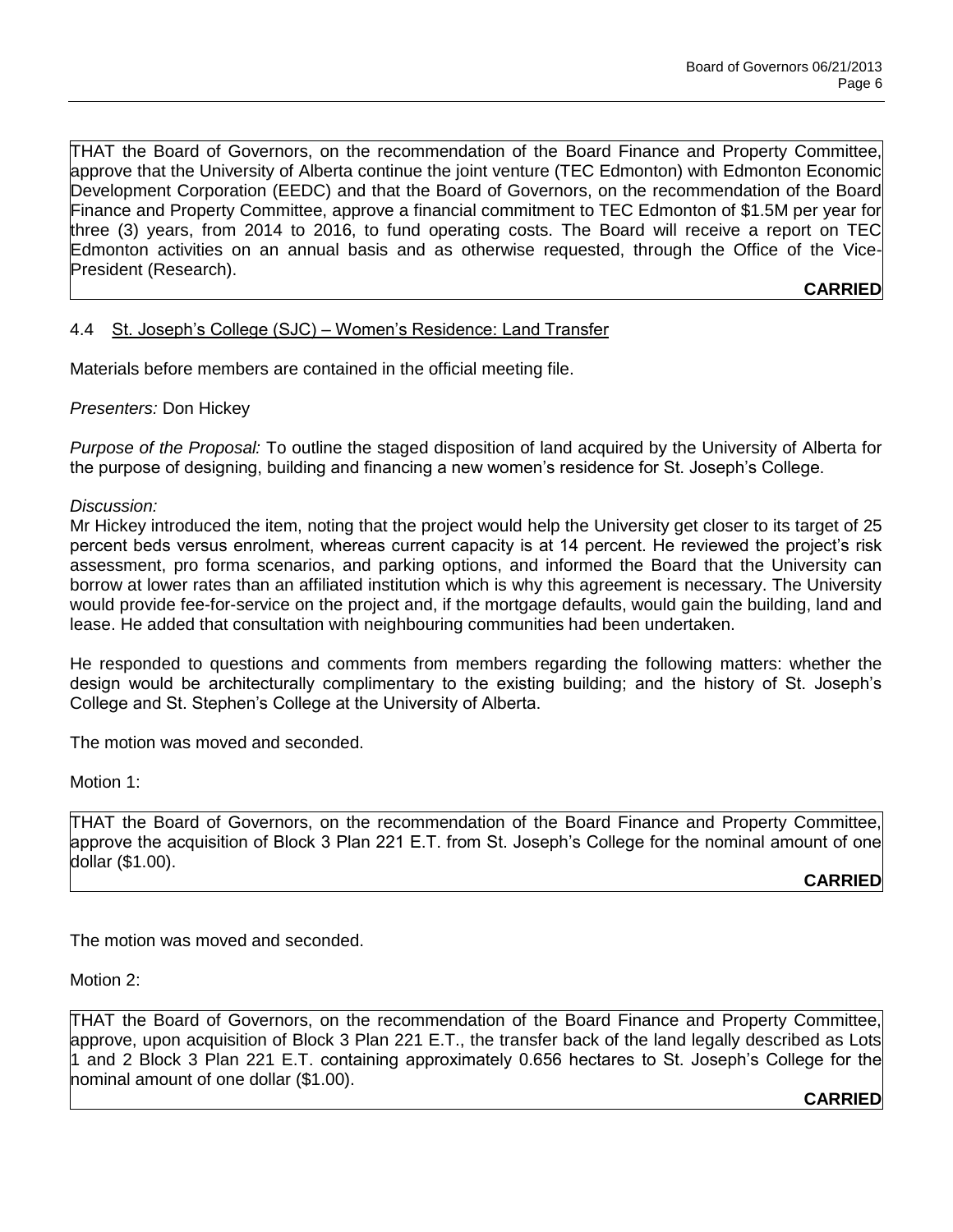The motion was moved and seconded.

Motion 3:

THAT the Board of Governors, on the recommendation of the Board Finance and Property Committee:

- a) execute a Land Transfer Resolution to approve the transfer back of the land legally described as Lot 3 Block 3 Plan 221 E.T., subject to the prior approval of the Lieutenant Governor in Council under section 67 of the Post-secondary Learning Act, containing approximately 0.475 hectares to St. Joseph's College for the nominal amount of one dollar (\$1.00), to be completed upon St Joseph's College paying to the university sufficient funds, pursuant to the land lease, to permit the university to pay in full and discharge the mortgage granted by the university to the Alberta Capital Finance Authority to fund the development and construction of the residence; and
- b) make application to the Minister of Infrastructure for the required approval of the Lieutenant Governor in Council for the granting of the transfer outlined in a) of Motion 3, as set forth in Attachment 5.

**CARRIED**

### 4.5 St. Joseph's College (SJC) – Women's Residence: Capital Expenditure Authorization Request

Materials before members are contained in the official meeting file.

*Presenters:* Don Hickey

*Purpose of the Proposal:* St. Joseph's College (SJC), an affiliated Catholic College, offers academic, campus ministry, and student residence services to University of Alberta students. Currently, the residence is an all-male residence housing 64 University students located on 89th Avenue. This project aims to introduce 282 additional beds to the on-campus housing inventory in an all-female residence. The absence of such a housing option is a deterrent to some cultures and communities with respect to sending students to the University of Alberta.

*Discussion:* 

This item was discussed under item 4.4 above.

The motion was moved and seconded.

THAT the Board of Governors, on the recommendation of the Board Finance and Property Committee, approve a capital expenditure of thirty-five million (\$35,000,000) in Canadian funds for the total project cost for the construction of the St. Joseph's College – Women's Residence.

**CARRIED**

## 4.6 St. Joseph's College (SJC) – Women's Residence: Borrowing Resolution and Order in Council

Materials before members are contained in the official meeting file.

*Presenters:* Don Hickey

*Purpose of the Proposal:* To obtain financing for portion of the design and construction of the St. Joseph's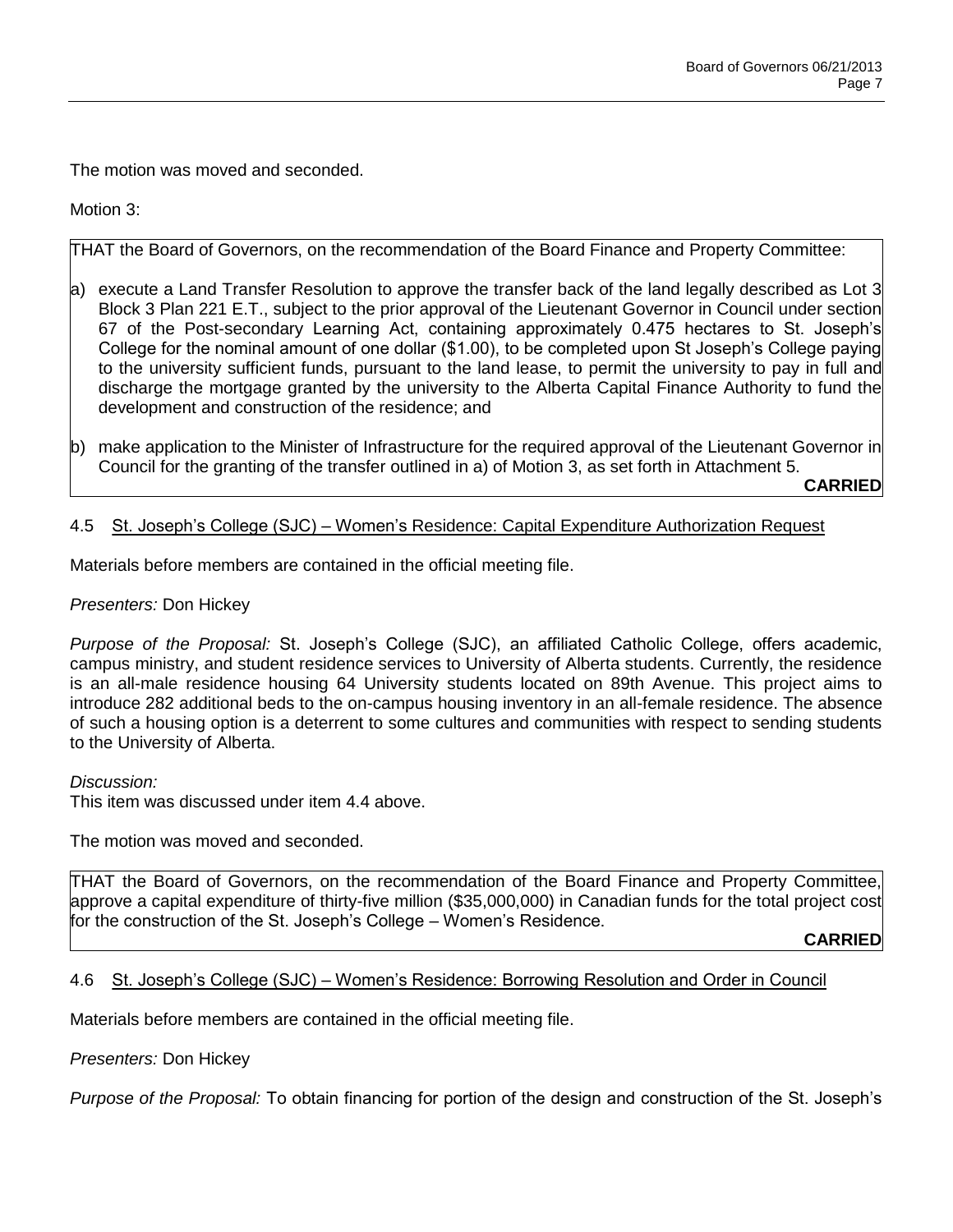College (SJC) – Women's Residence project. A borrowing resolution and borrowing motion requires the approval of the Board of Governors, based on the recommendation of Board Finance and Property Committee, in order that the required Order in Council may be obtained from the Government of Alberta prior to undertaking construction of the facility.

### *Discussion:*

A request was made and accepted to amend the motion to reflect that the interest rate would not exceed 4.75% not 4.25% as reflected in the document before members.

The motion was moved and seconded.

THAT the Board of Governors, on the recommendation of the Board Finance and Property Committee:

- a) execute a Borrowing Resolution requesting approval of mortgage financing for the design and construction of the St. Joseph's College - Women's Residence project for a total borrowing amount not to exceed thirty million five hundred thousand dollars (\$30,500,000) in Canadian funds for a term of not more than thirty (30) years at an interest rate of not more than four and three quarter percent (4.75%); and
- b) make application to the Minister of Infrastructure for the required approval of the Lieutenant Governor in Council.

# **CARRIED as amended**

## 4.7 Appendix XIX: South Campus Long Range Development Plan Amendment 2013

Materials before members are contained in the official meeting file.

### *Presenters:* Anastasia Lim; Don Hickey

*Purpose of the Proposal:* Concluding over four years of campus planning activities and in consultation with neighbouring communities consistent with *Appendix XVIII: University of Alberta Consultation Protocol*, the purpose is to amend the University's *Long Range Development Plan* (*LRDP*) and, more specifically, Sectors 12, 13, and 14 located at the University's South Campus

### *Discussion:*

*[Board Secretary's Note: Dr Belosevic declared a conflict of interest and noted that he would abstain from voting on this matter]*

Mr Hickey introduced the item, noting that this is a long-term land use document for the University with some required flexibility, but noting that any future developments would seek appropriate Governance approval. He highlighted the University's extensive community consultation process with both the City of Edmonton and neighbouring communities. He indicated that all open house comments will be considered in sector planning and expressed confidence that the University did its due diligence in consultation. Mr Hickey stressed that there had been no changes to these principles since 2002.

Mr Hickey responded to questions and comments from members regarding the following matters: appreciation from Mr Wilson, Chair, Board Finance and Property Committee, and Ms Hoveland, Chair, Board University Relations Committee for the thoroughness and value of the quarterly community engagement reports provided by Administration to the two Committees; and how the quality of architecture and physical environment would be maintained.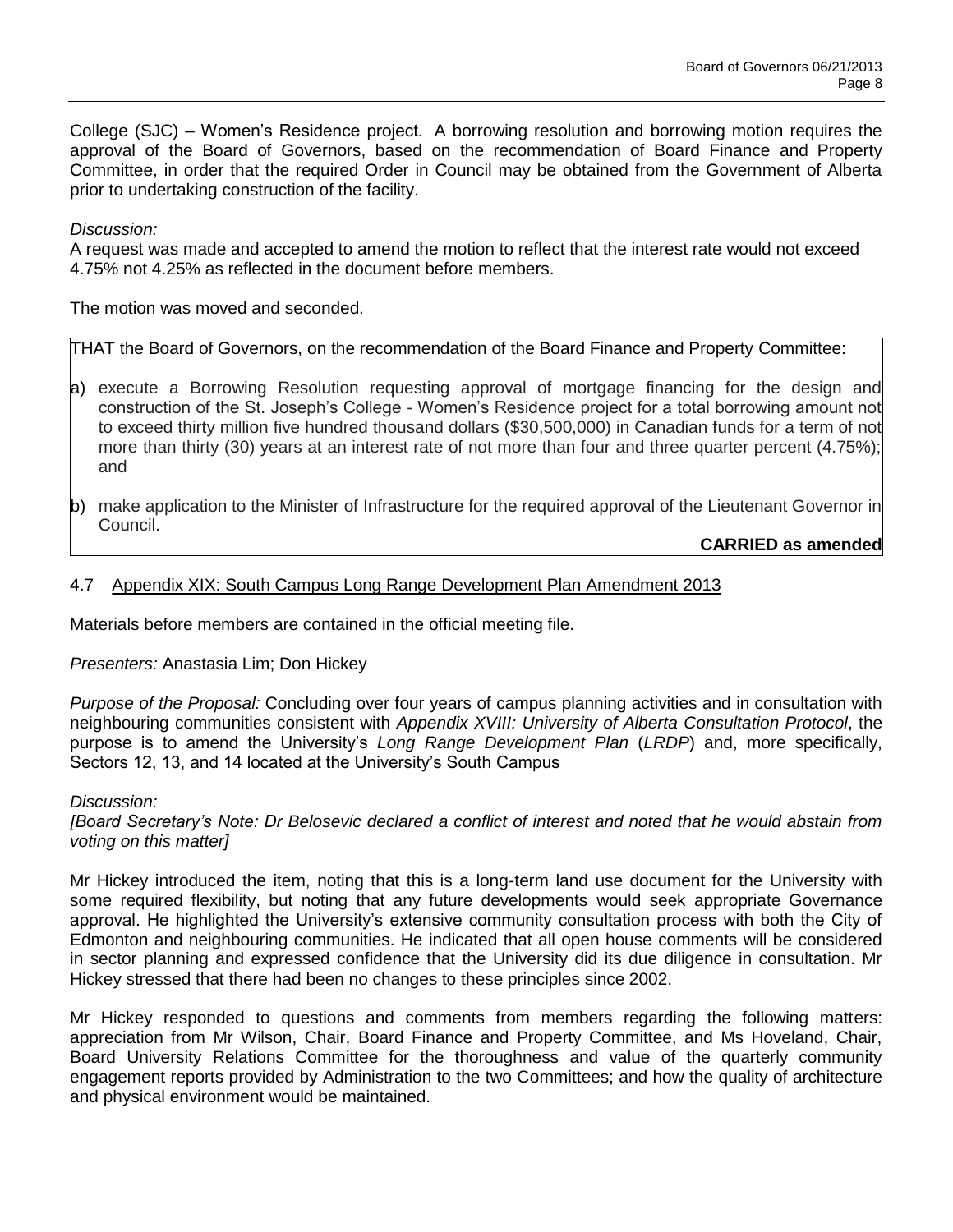The motion was moved and seconded.

THAT the Board of Governors, on the recommendation of the Board Finance and Property Committee and the GFC Facilities Development Committee, approve the proposed Appendix XIX: South Campus Long Range Development Plan Amendment 2013, as set forth in Attachment 2, as the basis for further planning; and approve the concurrent rescission of 'Section 6.2' of the Long Range Development Plan 2002. **CARRIED**

### 4.8 Students' Union Building: Addition and Renovation - Capital Expenditure Authorization Request

Materials before members are contained in the official meeting file.

*Presenters:* Don Hickey, Petros Kusmu

*Purpose of the Proposal:* To obtain Board of Governors approval for the expenditure of \$13,400,000.00 to allow for the construction of the Students' Union Building (SUB) - Addition and Renovation.

*Discussion:* 

Mr Hickey introduced the item and reviewed the scope of the project, the University's Memorandum of Understanding with the Students' Union regarding borrowing and cost-recovery project management, and noted that the pro formas were developed with and approved by the Government. He noted that while the project would be completed by the Students' Union, a major tenant in the building, the borrowing would come through the University for reasons similar to those stated regarding St. Jospeh's Women's Residence.

Mr Kusmu added that the building is a hub for student services. Since it was built in 1967, enrollment has doubled but the building has not been upgraded. He noted his confidence in the ability to repay the loan through levies.

The presenters responded to questions and comments from members regarding the following matters: details regarding the renovations and floor plans; and whether the term of the increase in the fees matched the term of the financing.

The motion was moved and seconded.

THAT the Board of Governors, on the recommendation of the Board Finance and Property Committee, approve a capital expenditure of Thirteen Million Four Hundred Thousand dollars (\$13,400,000) in Canadian funds for the total project cost for the construction of the Students' Union Building – Addition and Renovation project.

**CARRIED**

### 4.9 Students' Union Building: Addition and Renovation - Borrowing Resolution

Materials before members are contained in the official meeting file.

*Presenters:* Don Hickey

*Purpose of the Proposal:* To obtain financing for the student fee supported portion of the design and construction of the Students' Union Building: Addition and Renovation project.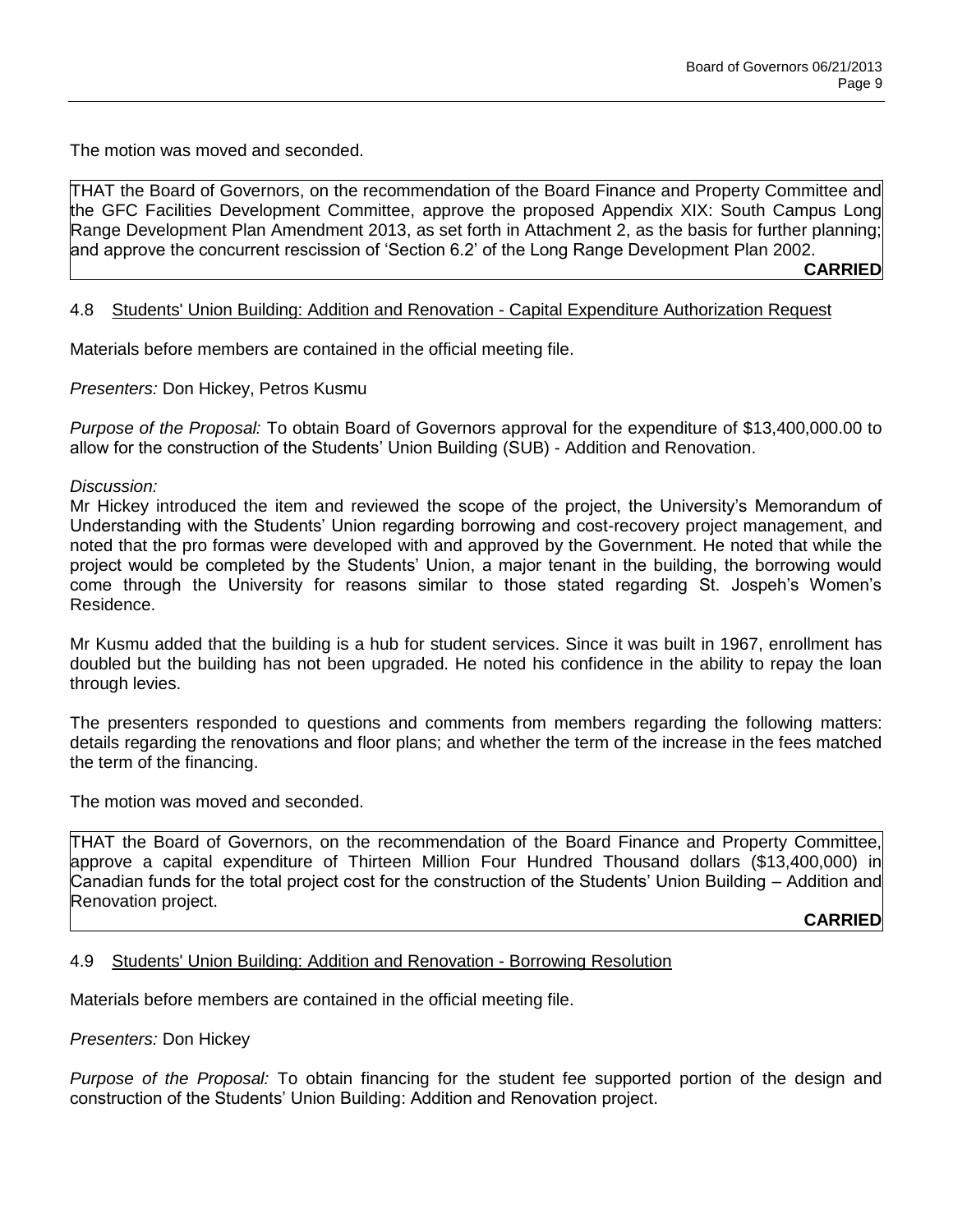## *Discussion:*

Discussion for this item took place under item 4.8 above.

A request was made and accepted to amend the motion to reflect that the interest rate would not exceed 4.75% not 4.25% as reflected in the document before members.

The motion was moved and seconded.

THAT the Board of Governors, on the recommendation of the Board Finance and Property Committee, execute a Borrowing Resolution requesting approval of financing for the design and construction of the Students' Union Building: Addition and Renovation project for a total borrowing amount not to exceed Thirteen Million Dollars (\$13,000,000) in Canadian funds for a term of not more than twenty-five (25) years at an interest rate of not more than four and three quarter percent (4.75%).

**CARRIED as amended**

## 5. *Report of the Audit Committee*

## 5.1 Fraud and Irregularity Reporting and Response Procedure

Materials before members are contained in the official meeting file.

*Presenters:* Mary Persson; Phyllis Clark

*Purpose of the Proposal:* To bring the President and Vice-Chancellor into the Fraud and Irregularity Reporting and Response Procedure when incidents or complaints are made involving a Vice-President or a direct report to a Vice-President.

### *Discussion:*

Ms Clark introduced the item noting that the change is proposed to avoid conflict of interest should a member of the Senior Administration be involved in an issue.

The motion was moved and seconded.

THAT the Board of Governors, on the recommendation of the Board Audit Committee, approve the revision, as noted in the attached document, to the Fraud and Irregularity Reporting and Response Procedure.

**CARRIED**

### 6. *Report of the Investment Committee*

## 6.1 Investment Committee Terms of Reference

Materials before members are contained in the official meeting file.

*Presenters:* Bob Kamp

*Purpose of the Proposal:* To update the current Terms of Reference for the Board Investment Committee.

*Discussion:*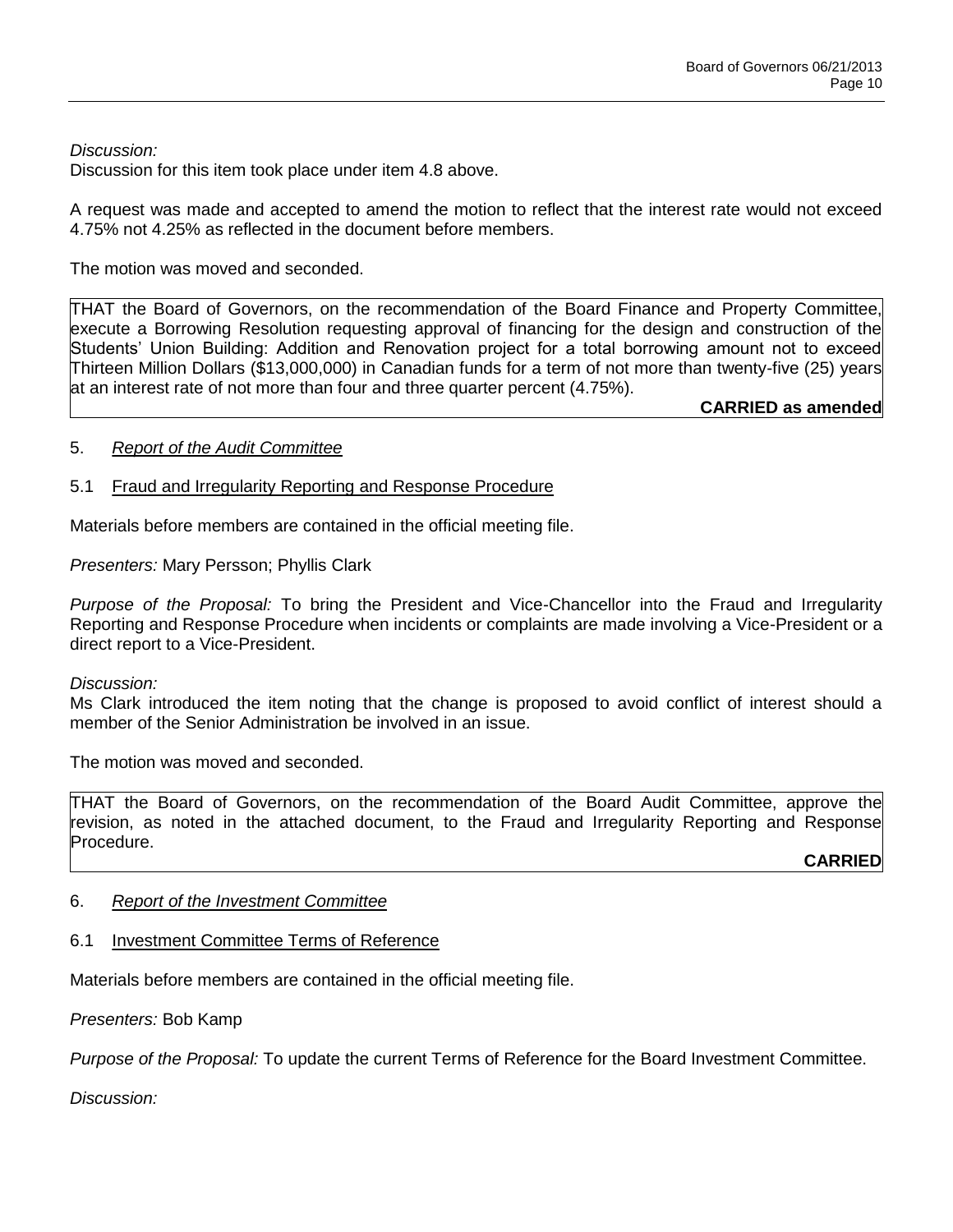Mr Kamp presented the item, noting that the suggested changes would allow an increased number of members drawn from the general public, and to delegate to Administration the management of investment managers.

He responded to questions and comments from members regarding the following matters: where the authority currently lies regarding the management of fund investment managers; and the role of investment managers.

The motion was moved and seconded.

THAT the Board of Governors, on the recommendation of the Board Investment Committee, approve the revised Terms of Reference for the Board Investment Committee, as set forth in Attachment 1 to the agenda documentation.

**CARRIED**

#### 6.2 University Funds Investment Policy

Materials before members are contained in the official meeting file.

*Presenters:* Bob Kamp

*Purpose of the Proposal:* To implement a revised University Funds Investment Policy that is expected to have a higher probability of maintaining the real value of the Unitized Endowment Pool (UEP) (after inflation and spending).

#### *Discussion:*

Mr Kamp introduced the item, noting that the results of a study completed in the Fall of 2012 determined that the asset mix should be modified. He reported that the Committee agreed to the new asset mix as proposed as it would tend to increase the possibility of increasing the endowment.

He responded to questions and comments from members regarding the following matters: how frequently asset allocations are made; clarity regarding the ability to invest funds for the Academic Supplementary Retirement Fund; and whether it might be appropriate to describe rate of return as related to costs.

The motion was moved and seconded.

THAT the Board of Governors, on the recommendation of the Board Investment Committee, approve the revised University Funds Investment Policy, as set forth in Attachment 1 to the agenda documentation. **CARRIED**

- 7. *Report of the Learning and Discovery Committee*
- 7.1 Proposed Revisions to the UAPPOL Postdoctoral Fellows Policy

Materials before members are contained in the official meeting file.

*Presenters:* Lorne Babiuk

*Purpose of the Proposal:* To revise the current UAPPOL Postdoctoral Fellows Policy to reflect current realities specifically related to length of appointment.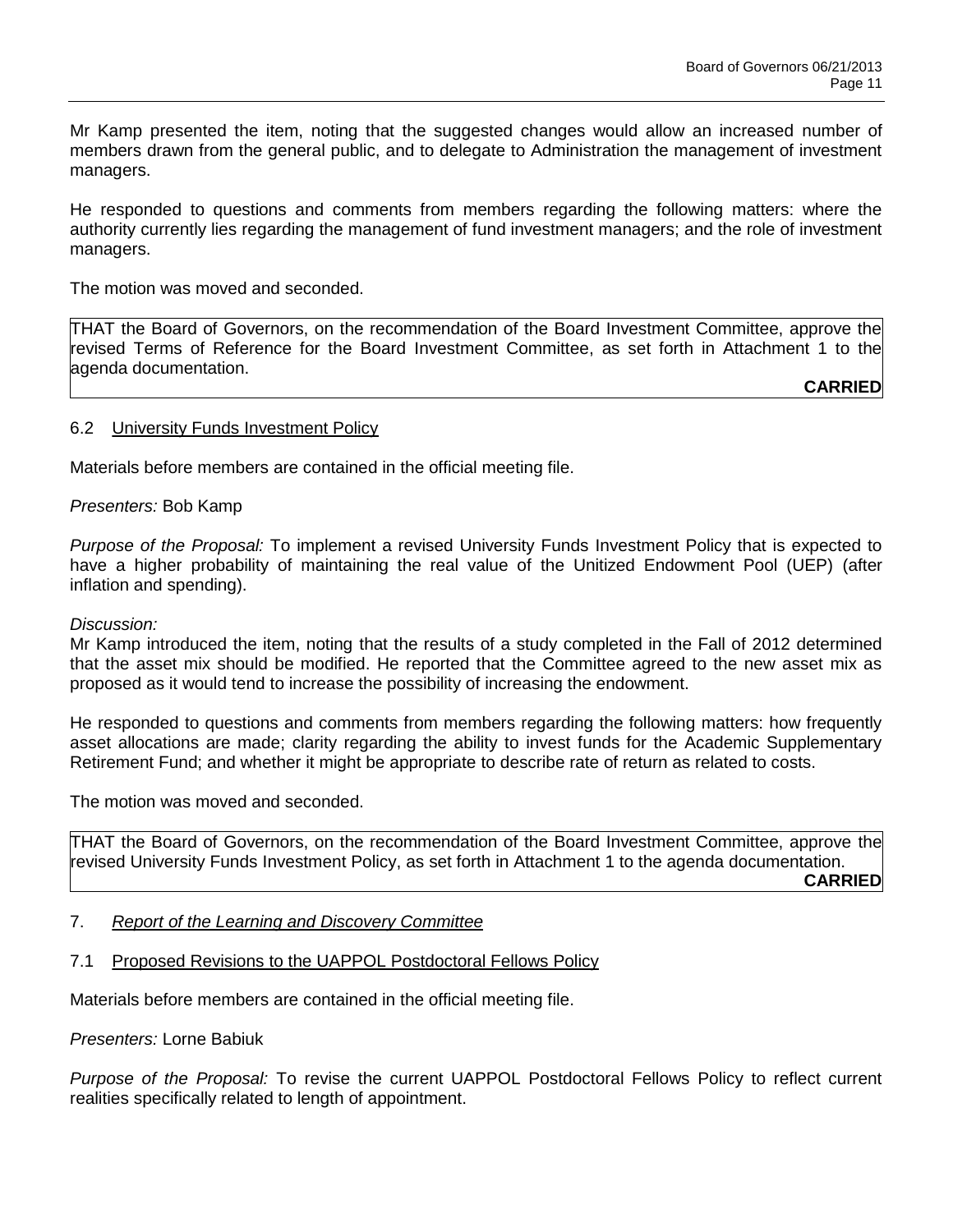## *Discussion:*

Dr Babiuk presented the item, noting that the University currently has nearly 700 Postdoctoral Fellows. He reported that they perform significant research activity and many are entrepreneurial. The current policy allows appointments of three years with a possible extension to five years, but that this timeline is inadequate in certain circumstances. He reviewed the recommended changes and noted that the proposal has received support throughout its consultation process.

He responded to questions and comments from members regarding the following matters: whether an individual would be eligible for two Postdoctoral Fellowships; inconsistencies across the institution regarding salaries and whether the University's remuneration is too high; why the minimum salary prescribed by the tri-councils is not used as base for these salaries; the expected impact of the revised Policy on the number of Postdoctoral Fellows, the overall cost to the institution, accessibility for potential candidates, and quality; how our numbers compare to those of our peer institutions; how Postdoctoral Fellows will be distributed across the institution; and whether a fixed percentage for top-ups to salaries is in place.

The motion was moved and seconded.

THAT the Board of Governors, on the recommendation of the Board Learning and Discovery Committee, approve the proposed changes to the UAPPOL Postdoctoral Fellows Policy, as set forth in Attachment 1, to take effect July 1, 2013.

**CARRIED**

### 7.2 Merger of Augustana Faculty's Department of Fine Arts and Department of Humanities

Materials before members are contained in the official meeting file.

*Presenters:* Martin Ferguson-Pell

*Purpose of the Proposal:* To create administrative efficiencies and reduced expenditures and help facilitate improved faculty communication and new collaborations in teaching and research.

### *Discussion:*

Dr Ferguson-Pell reported hat this was not a budget-driven proposal but was instead suggested to reduce workload and promote more interaction between students in fine arts and humanities. He noted expected moderate cost savings, and stressed that consultation had been positive.

He responded to questions and comments from members regarding the following matters: whether the merger would result in the loss of one Department Chair; whether similar opportunities exist elsewhere in the institution; a suggestion that such mergers only be considered if they make academic sense, as opposed to being driven by potential cost-savings; and whether consultation with students had been undertaken.

The motion was moved and seconded.

THAT the Board of Governors, on the recommendation of the Board Learning and Discovery Committee and General Faculties Council, approve the proposed merger of Augustana Faculty's Department of Fine Arts and Department of Humanities into a single Department of Fine Arts and Humanities, as submitted by the Dean of Augustana Faculty and as set forth in Attachment 1, to take effect July 1, 2013.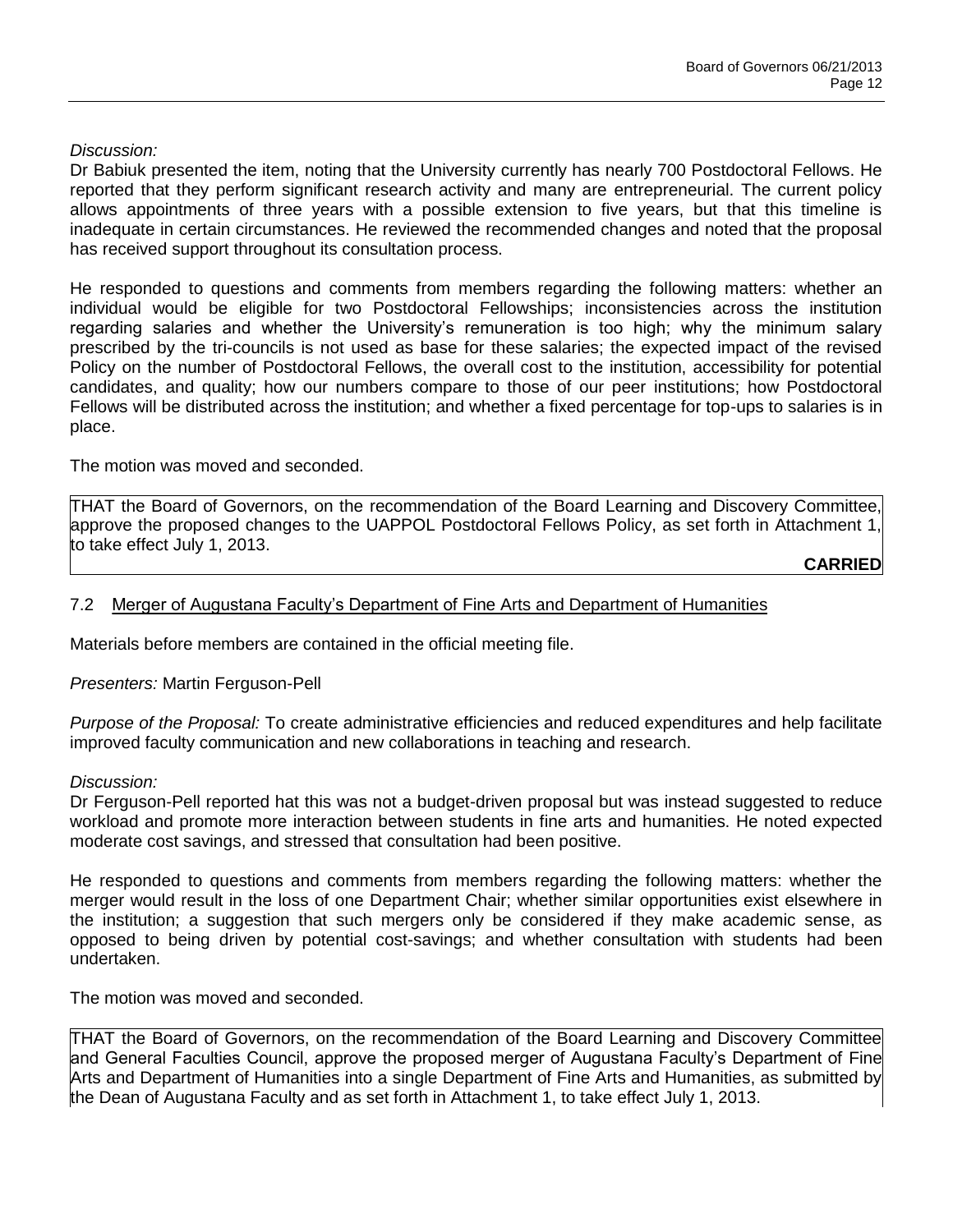### **CARRIED**

### 8. *Report of the University Relations Committee*

#### 8.1 University of Alberta 2012-13 Annual Report for submission to the Government of Alberta

Materials before members are contained in the official meeting file.

#### *Presenters:* Phyllis Clark

*Purpose of the Proposal:* To comply with Alberta Enterprise and Advanced Education legislation and guidelines.

Reports on the *University of Alberta 2012 Comprehensive Institutional Plan* by highlighting University accomplishments during the period of April 1, 2012 to March 31, 2013.

#### *Discussion:*

Ms Clark presented the item, noting the report is an annual requirement from the Government of Alberta. She added that messages from the Board Strategic Planning Retreat would be incorporated into the letter of transmittal. It was noted that some numbers included in the report are from previous years as relevant external data was not available.

She responded to questions and comments from members regarding the following matters: why faculty and staff numbers had declined; concerns regarding executive compensation; whether community and government audiences would understand that Senior Administration are members of the Association of Academic Staff University of Alberta (AASUA) and how that impacts increases to their remuneration; whether the presentation of the Financial Statements is a format mandated by the Government of Alberta; and a request that facts regarding executive compensation be provided to Board Members for the purpose of communicating with various audiences.

The motion was moved and seconded.

THAT the Board of Governors, on the recommendation of the Board University Relations Committee, approve and adopt the University of Alberta 2012-2013 Annual Report for submission to the Government of Alberta and empower the Associate Vice-President (Audit & Analysis) to make any editorial changes to the Report, as needed, as long as the changes do not have the force of policy.

### **CARRIED**

*[Board Secretary's Note: Mr Reuscher and Ms Halford left the meeting at this point.]*

- 9. *Report of the Board Chair*
- 9.1 Board Committee Appointments

Materials before members are contained in the official meeting file.

*Presenters:* Douglas O. Goss; Marion Haggarty-France

*Purpose of the Proposal:* To consider the annual appointment roster to the Board Committees.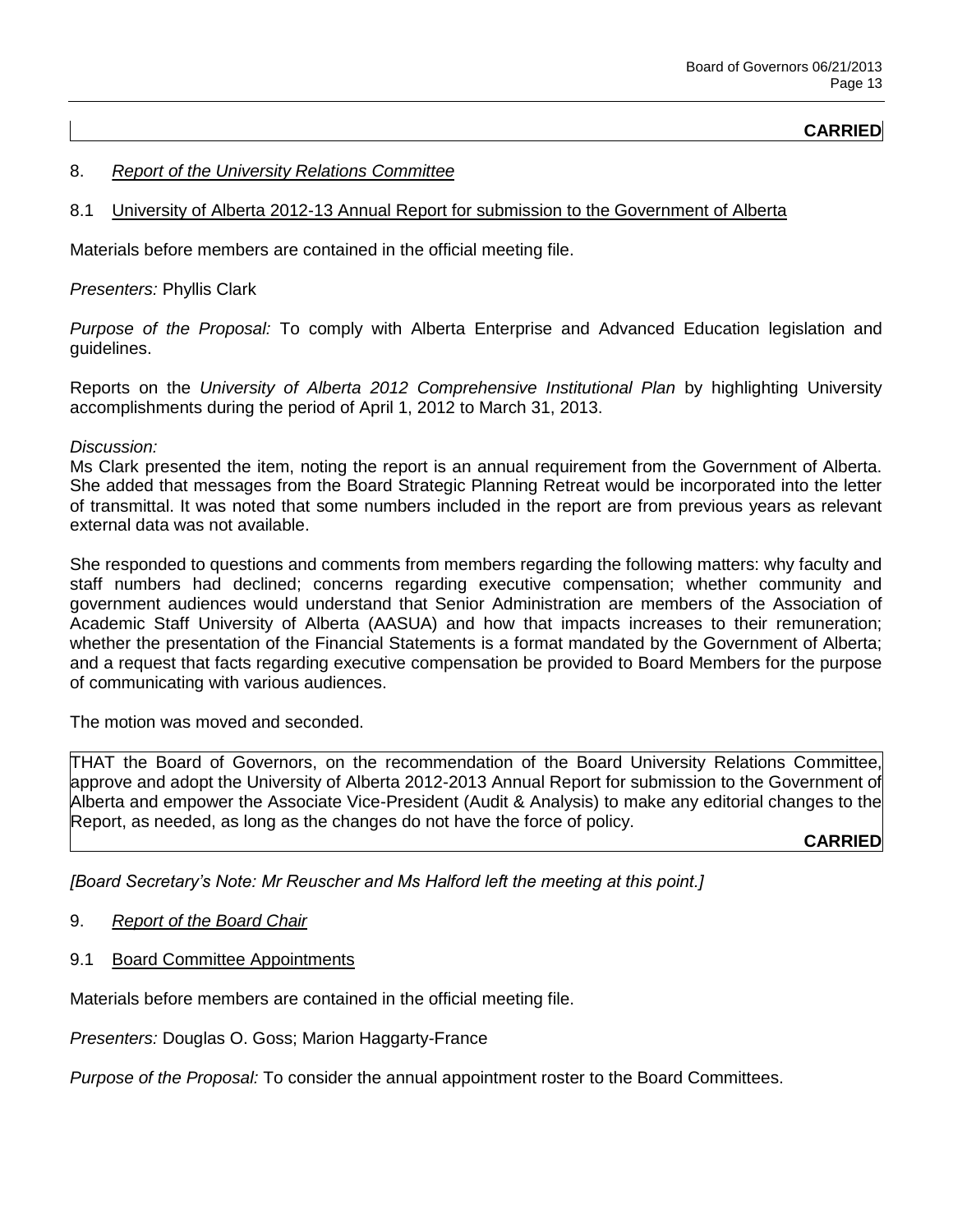*Discussion:* 

The Chair presented the item, outlining the changes to membership.

The motion was moved and seconded.

THAT the Board of Governors, on the recommendation of the Board Chair, Mr Douglas Goss, approve the appointments and reappointments to the Board and other Committees as set forth in Attachment 1 to the agenda documentation.

**CARRIED**

### 9.2 Board of Governors Adoption of Consent Agendas

Materials before members are contained in the official meeting file.

*Presenters:* Douglas O. Goss

*Purpose of the Proposal:* To consider adopting the Consent Agenda format for all Standing Committees of the Board and for the meetings of the Board of Governors.

*Discussion:* The Chair presented the proposal.

The motion was moved and seconded.

THAT the Board of Governors directs that the format of Agendas of the Board of Governors meetings and Agendas of the Board Standing Committee meetings be revised to include Consent Agendas.

**CARRIED**

## **INFORMATION REPORTS**

### 10. *Report of the Investment Committee*

Materials before members are contained in the official meeting file.

Mr Bob Kamp, Chair of the Investment Committee, presented the Committee's Report to the Board of Governors. Mr Kamp reviewed highlights from the report, noting the Endowment Fair Value versus inflation 1992-2013, challenges arising from the Endowment Policy that carry exposure to equities, the return relative the returns realized by peer institutions, the governance structure, and the ongoing impact of the world economic recovery. He responded to questions regarding the number of investment managers, and why value added (exhibit 2) was not higher.

### 11. *Report of the Audit Committee*

Materials before members are contained in the official meeting file.

Mr Don Matthew, Chair of the Audit Committee, presented the Committee's Report to the Board of Governors.

### 12. *Report of the Finance and Property Committee*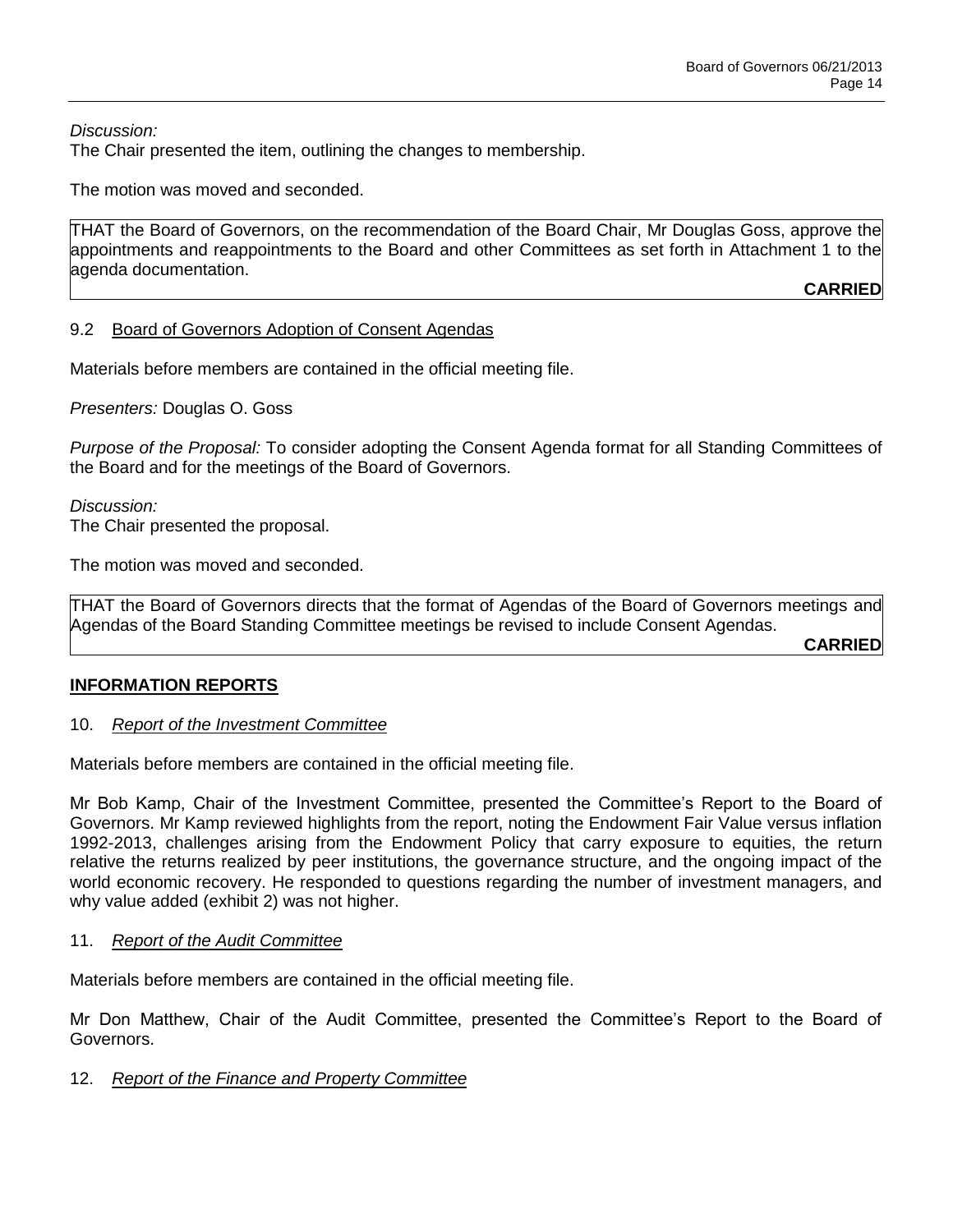Materials before members are contained in the official meeting file.

Mr Dick Wilson, Chair of the Finance and Property Committee, presented the Committee's Report to the Board of Governors.

### 13. *Report of the Human Resources and Compensation Committee*

Materials before members are contained in the official meeting file.

Mr Bob Teskey, Chair of the Human Resources and Compensation Committee, presented the Committee's Report to the Board of Governors.

### 14. *Report of the Learning and Discovery Committee*

Materials before members are contained in the official meeting file.

Mr Ove Minsos, Chair of the Learning and Discovery Committee, presented the Committee's Report to the Board of Governors.

### 15. *Report of the Safety, Health and Environment Committee*

Materials before members are contained in the official meeting file.

Mr Jim Hole, Former Chair of the Safety, Health and Environment Committee, presented the Committee's Report to the Board of Governors. Mr Hole highlighted the Ellerslie Site Reclamation Research Initiative.

### 16. *Report of the University Relations Committee*

Materials before members are contained in the official meeting file.

Ms Agnes Hoveland, Chair of the University Relations Committee, presented the Committee's Report to the Board of Governors.

### **REGULAR REPORTS**

### 17.1 Chancellor's Report (verbal report)

Mr Ralph Young, Chancellor, presented the Report of the Chancellor to the Board of Governors. The Chancellor extended thanks to the Registrar's Office for their contribution to Convocation and highlighted the recent Honorary Doctorate recipients. He described recent community engagement events and acknowledged the important relationship between the Senate and Alumni Affairs in these endeavours. The Chancellor also noted that the Senate would be convening a Task Force on Community Connections.

### 17.2 Alumni Association

Materials before members are contained in the official meeting file.

Messrs Fleming and Hole presented the Alumni Association Report to the Board of Governors. Mr Hole noted that Ms Halford would be a strong Board member. Mr Fleming drew members attention to the new format of the Alumni Report and highlighted events taking place in July 2013.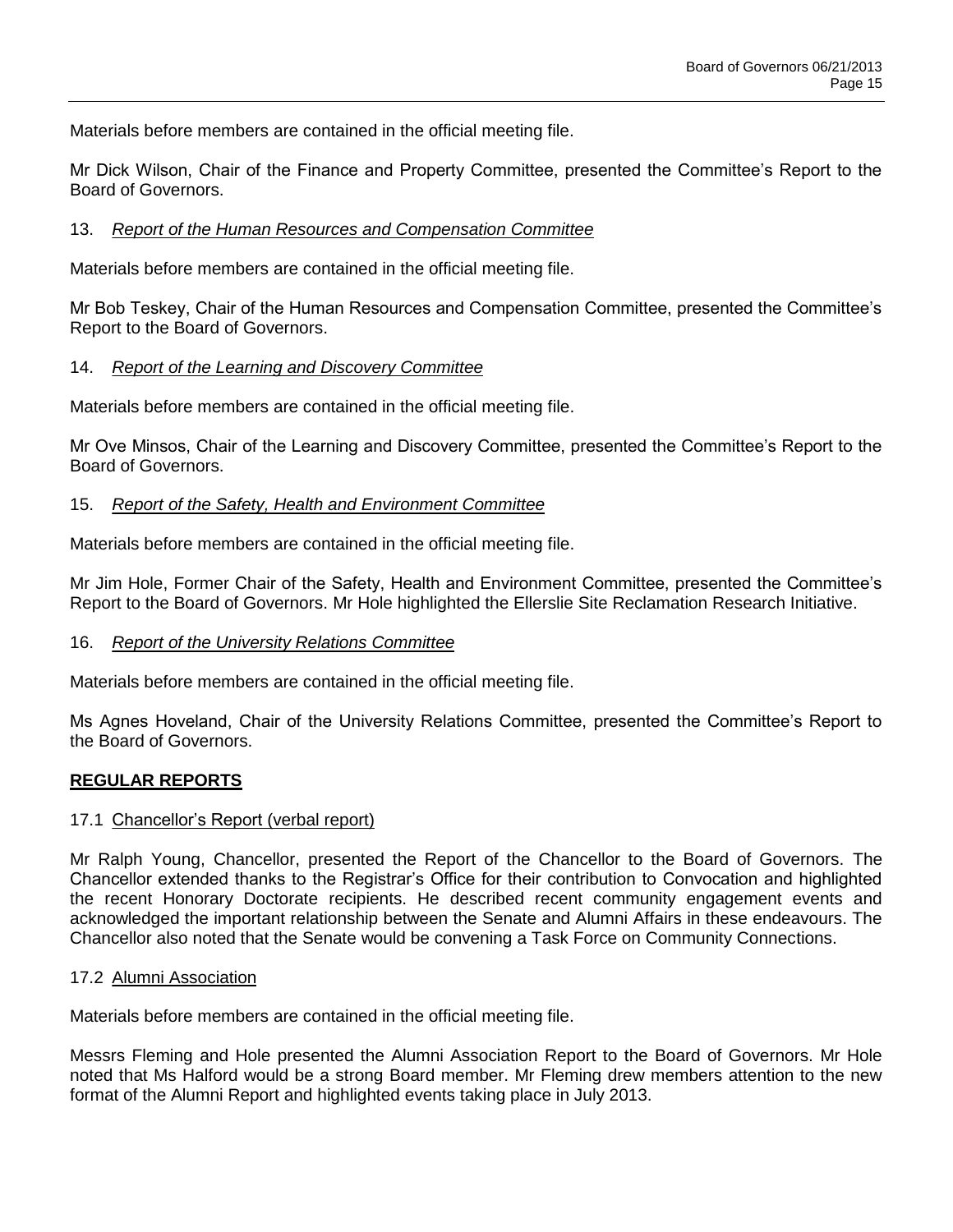### 17.3 Students' Union

Materials before members are contained in the official meeting file.

Mr Petros Kusmu, President, Students' Union, presented the Students' Union Report to the Board of Governors. He highlighted the new Students' Union Executive members, external advocacy activities, renovations to the Students' Union Building, and the status of Fall Reading Week.

### 17.4 Graduate Students' Association

Materials before members are contained in the official meeting file.

Mr Brent Epperson, President, Graduate Students' Association, presented the Graduate Students' Association Report to the Board of Governors. He noted the GSA's support of the Fall Reading Week. He stressed the importance of broad consultation with graduate students regarding the issues of fees and the priorities of graduate students that took place prior to meetings with the President and the Government of Alberta.

### 17.5 Association of Academic Staff of the University of Alberta

Materials before members are contained in the official meeting file.

Mr Wayne Renke, AASUA Representative, presented the AASUA Report to the Board of Governors. He noted that the Association had disclosed the results of the vote regarding the Universities Academic Pension Plan. He responded to questions regarding gender and diversity gaps and the potential implications related to wage inequities.

### 17.6 Non-Academic Staff Association

Materials before members are contained in the official meeting file.

Mr Christopher Pu, NASA Representative, presented the NASA Report to the Board of Governors. He highlighted the results of the recent election of Executives, NASA's financial statements, and the number of position disruptions since March.

### 17.7 General Faculties Council

Materials before members are contained in the official meeting file.

Dr Miodrag (Mike) Belosevic, GFC Representative, presented the GFC Report to the Board of Governors. He noted that the President had launched a Task Force regarding General Faculties Council, outlining the membership of the Task Force/

### 18. *Board Chair and Board Member Activity Report*

Materials before members are contained in the official meeting file.

Mr Douglas Goss, Chair, Board of Governors, presented the Board Chair and Board Member Activity Report.